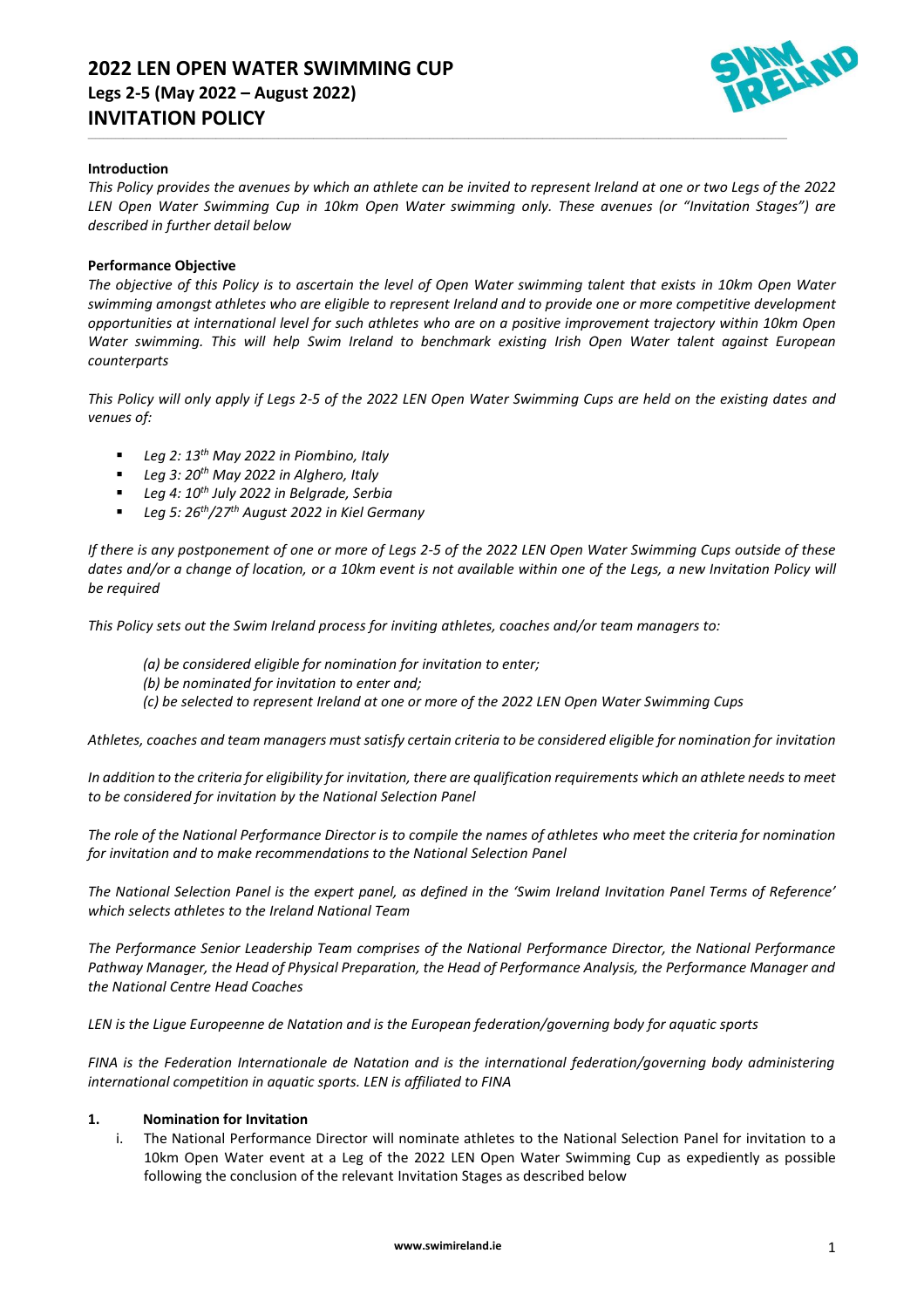

ii. To be considered eligible for nomination to represent Ireland in the 10km Open water event at a Leg of the 2022 LEN Open Water Swimming Cup, athletes must:

\_\_\_\_\_\_\_\_\_\_\_\_\_\_\_\_\_\_\_\_\_\_\_\_\_\_\_\_\_\_\_\_\_\_\_\_\_\_\_\_\_\_\_\_\_\_\_\_\_\_\_\_\_\_\_\_\_\_\_\_\_\_\_\_\_\_\_\_\_\_\_\_\_\_\_\_\_\_\_\_\_\_\_\_\_\_\_\_\_\_\_\_\_\_\_\_\_\_\_\_\_\_\_\_\_\_\_\_\_\_\_\_\_\_\_\_\_\_\_\_\_\_\_\_\_\_\_\_\_\_\_\_\_\_\_\_\_\_\_\_\_\_\_\_\_\_\_\_\_\_\_\_\_\_\_\_\_\_\_\_\_\_\_\_\_\_\_\_\_\_\_\_\_\_\_\_\_\_\_\_

- a. Satisfy the conditions and standards set out in Invitation Stage 1 or Invitation Stage 2 below; and
- b. Meet the athlete eligibility criteria set out in Section 3 below

## **2. Ireland National Team**

- i. The National Selection Panel is the body which has the power to invite an athlete to compete in a 10km Open water event at one or more of the Legs of the 2022 LEN Open Water Swimming Cup
- ii. At the recommendation of the National Performance Director, the National Selection Panel will determine the athletes eligible for invitation
- iii. The National Selection Panel agrees to notify Swim Ireland of its invitation or its refusal to invite any nominated athlete as soon as reasonably practicable after the National Selection Panel receives the National Performance Director's nominations after each Invitation Stage
- iv. Athletes may be invited to represent Ireland in a 10km event only at one or more of the Legs of the 2022 LEN Open Water Swimming Cup

## **3. Athlete Eligibility**

At the time that the National Performance Director is nominating athletes for invitation to the National Selection Panel, athletes must meet the following criteria to be considered to be eligible for nomination:

- i. Be an Irish citizen at the time of entries being submitted to LEN;
- ii. Be eligible to represent Ireland as per FINA General Rules 1 & 2 (GR 1 & 2) at the time of entries being submitted to LEN;
- iii. Hold an Irish passport at the time of entries being submitted to LEN;
- iv. Be a registered Swim Ireland member for the 2021-2022 season;
- v. Be in good standing with Swim Ireland;
- vi. Be available to fulfil all of the Swim Ireland Performance team obligations;
- vii. Comply with the statements and expectations of the Swim Ireland 'On This Performance Team' booklet;
- viii. Not be the subject of an anti-doping ban, a doping violation and/or a pending doping violation;
- ix. Comply with any LEN eligibility criteria and/or requirements. Swim Ireland, in consultation with LEN and FINA, will decide on any question of eligibility (having regard to all eligibility criteria set by Swim Ireland, LEN and FINA) with the Swim Ireland decision being final

## **4. Invitation Stage 1**

i. To be considered for nomination for invitation to represent Ireland in Leg 2 (Piombino, Italy) or Leg 3 (Alghero, Italy) of the 2022 LEN Open Water Swimming Cup (Invitation Stage 1), athletes must have competed in the 2021 Swim Ireland National Open Water 10km Championships (August 2021) and finished in first or second position in the respective male or female event and also be ranked in the top six senior Irish ranking positions in either the 400m, 800m or 1500m Freestyle events (long course 50m pool event only) in the period 1<sup>st</sup> January 2022 – 25 th April 2022

## **5. Invitation Stage 2**

i. To be considered for nomination for invitation to represent Ireland in Leg 4 (Belgrade, Serbia) or Leg 5 (Kiel Germany) of the 2022 LEN Open Water Swimming Cup (Invitation Stage 2), athletes must have competed in Leg 2 or Leg 3 of the 2022 LEN Open Water Swimming Cup and finished in a Top-20 position in the 10km Open water event in the respective male or female event

## **6. Athlete Nomination Procedure**

- i. At the conclusion of both Invitation Stages 1 and 2, those athletes who have achieved the criteria requirements within Invitation Stage 1 or Invitation Stage 2 (including the athlete eligibility requirements outlined in Section 3) will be considered eligible for nomination to the National Selection Panel
- ii. The decision of the National Selection Panel shall be subject to an Appeals Process (Section 16)

## **7. Athlete Coach Eligibility**

Athletes will only be able to accept an invitation to represent Ireland at a Leg of the 2022 LEN Open Water Swimming Cup if they declare a coach who will travel with them to the event and undertake all technical, health and safety responsibilities for the athlete at the event. Such coaches must: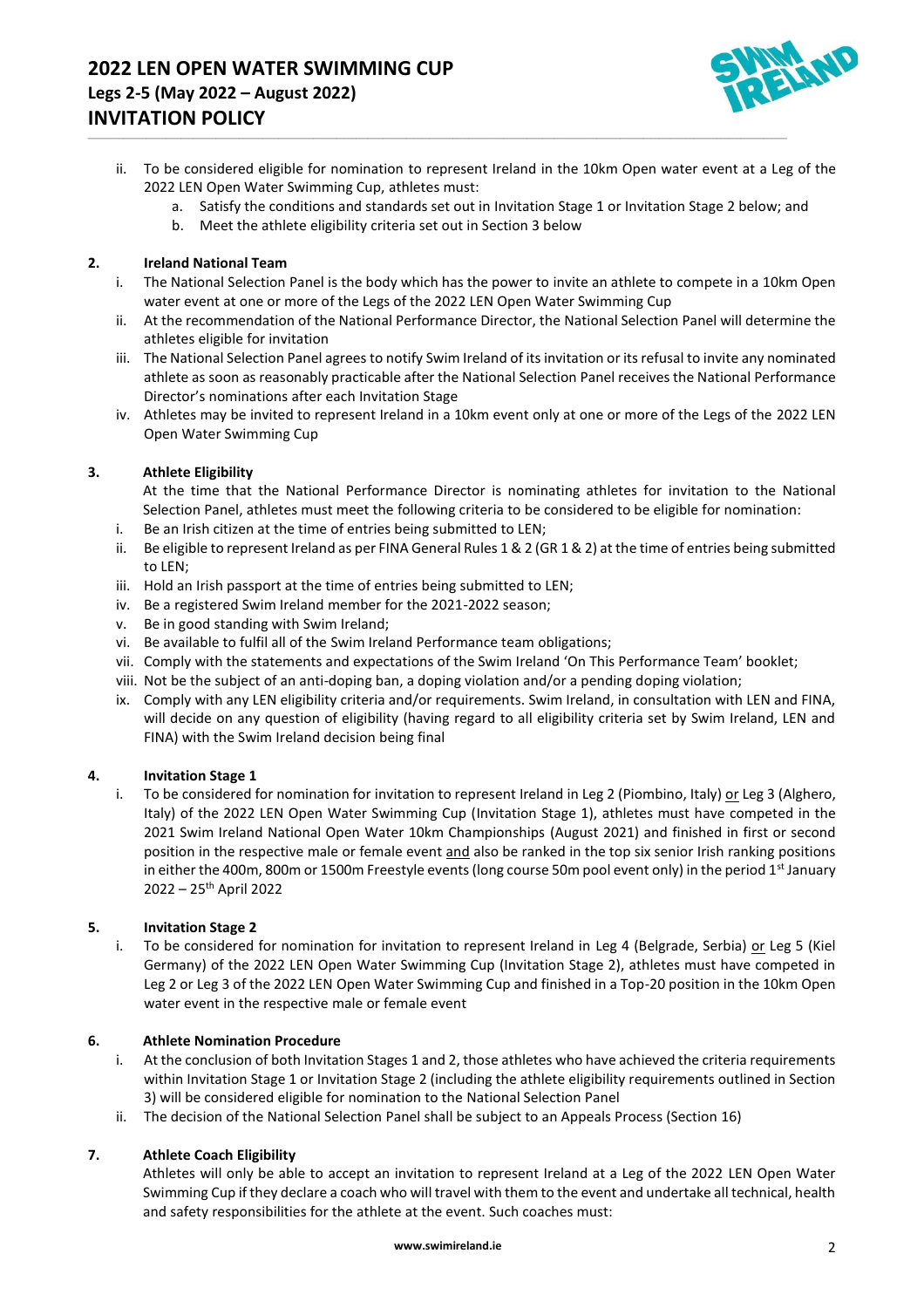

- i. Be a registered Swim Ireland member for the 2021-2022 season;
- ii. Be in good standing with Swim Ireland;
- iii. Be a full-time resident within Ireland;
- iv. Be a practising coach within an Irish swimming programme;
- v. Be holders of the Swim Ireland Level 2 Open Water Coaching qualification or international equivalent or be enrolled on a Level 2 Open Water Coaches Course at the time of nomination;
- vi. Hold a Swim Ireland Coaching Licence;
- vii. Be available to fulfil the obligations of the Swim Ireland Performance team;
- viii. Comply with the statements and expectations of the Swim Ireland 'On This Performance Team' booklet

\_\_\_\_\_\_\_\_\_\_\_\_\_\_\_\_\_\_\_\_\_\_\_\_\_\_\_\_\_\_\_\_\_\_\_\_\_\_\_\_\_\_\_\_\_\_\_\_\_\_\_\_\_\_\_\_\_\_\_\_\_\_\_\_\_\_\_\_\_\_\_\_\_\_\_\_\_\_\_\_\_\_\_\_\_\_\_\_\_\_\_\_\_\_\_\_\_\_\_\_\_\_\_\_\_\_\_\_\_\_\_\_\_\_\_\_\_\_\_\_\_\_\_\_\_\_\_\_\_\_\_\_\_\_\_\_\_\_\_\_\_\_\_\_\_\_\_\_\_\_\_\_\_\_\_\_\_\_\_\_\_\_\_\_\_\_\_\_\_\_\_\_\_\_\_\_\_\_\_\_

#### **8. Team Manager Eligibility**

Athletes will only be able to accept an invitation to represent Ireland at a Leg of the 2022 LEN Open Water Swimming Cup if they declare a team manager who will travel with them to the event and undertake all welfare and wellbeing responsibilities for the athlete at the event if the athlete is under 18 years of age at the time of travel and/or if the athlete is female and their declared coach is male. Team managers may be the parent or guardian of the athlete. Such team managers must:

- i. Be a registered Swim Ireland member for the 2021-2022 season;
- ii. Be in good standing with Swim Ireland;
- iii. Be a full-time resident within Ireland;
- iv. Be holders of the Swim Ireland Level 2 Team Management Certificate or international equivalent;
- v. Be available to fulfil the obligations of the Swim Ireland Performance team;
- vi. Comply with the statements and expectations of the Swim Ireland 'On This Performance Team' booklet

#### **9. Ireland National Team Obligations (General)**

In accepting an invitation to represent Ireland in one or more Legs of the 2022 LEN Open Water Swimming Cup, athletes accept and agree that training with/competing for an Ireland representative team takes precedence over training for/competing in any other competition, including that for another Team/Club or University programme in Ireland or anywhere in the world. Swim Ireland require any athlete, coach or team manager who has been selected to represent Ireland at the 2022 LEN Open Water Swimming Cup to meet and fulfil a suite of obligations, where non-adherence is subject to Section 13. Swim Ireland oblige all selected athletes and, where relevant, all declared coaches/team managers to:

- i. Agree not to disclose any selected representative name to the press or any other media (including their own social media) until Swim Ireland have themselves announced this to the press and other media
- ii. Complete, sign and comply with the Swim Ireland National Team Code of Conduct
- iii. Complete a Swim Ireland Medical Form prior to competing at a Leg of the 2022 LEN Open Water Swimming Cup
- iv. Commit to the values of the Swim Ireland National Programme Athlete Charter
- v. Abide by the Uniform Policy, the Media Policy, the Appearances Policy, the Betting, Gambling & Integrity Policy and the Sports Supplements Policy of the Swim Ireland National Team
- vi. Comply with Swim Ireland and FINA swimwear regulations

#### **10. Swim Ireland Performance Provisions to Athletes**

- i. A holistic bursary of up to €1000.00 will be provided by Swim Ireland to each athlete accepting their invitation to a Leg of the 2022 LEN Open Water Swimming Cup to assist with the costs associated with travel (international & domestic) subsistence costs and hotel costs which is a holistic bursary per athlete (per Leg) and their supporting team (coach and/or team manager)
- ii. 10km event entries to the nominated Leg of the 2022 LEN Open Water Swimming Cup will be made by Swim Ireland. Swim Ireland will pay for any associated entry cost to LEN
- iii. Swim Ireland will make the hotel arrangements at the Leg/s on behalf of the athlete, coach and team manager once the athlete/coach has selected their preferred hotel from those offered by LEN
- iv. All Team uniform and kit (including a racing suit) will be provided by Swim Ireland. Athletes accepting a racing suit from Swim Ireland must wear this (or another branded suit of the same sponsor) for all of their races

#### **11. Athlete Home Programme Club and/or Personal Provisions to Athlete**

i. All costs associated with travel (international & domestic) subsistence costs and hotel costs to a Leg of the 2022 LEN Open Water Swimming Cup which is not covered by the holistic bursary (per athlete and their supporting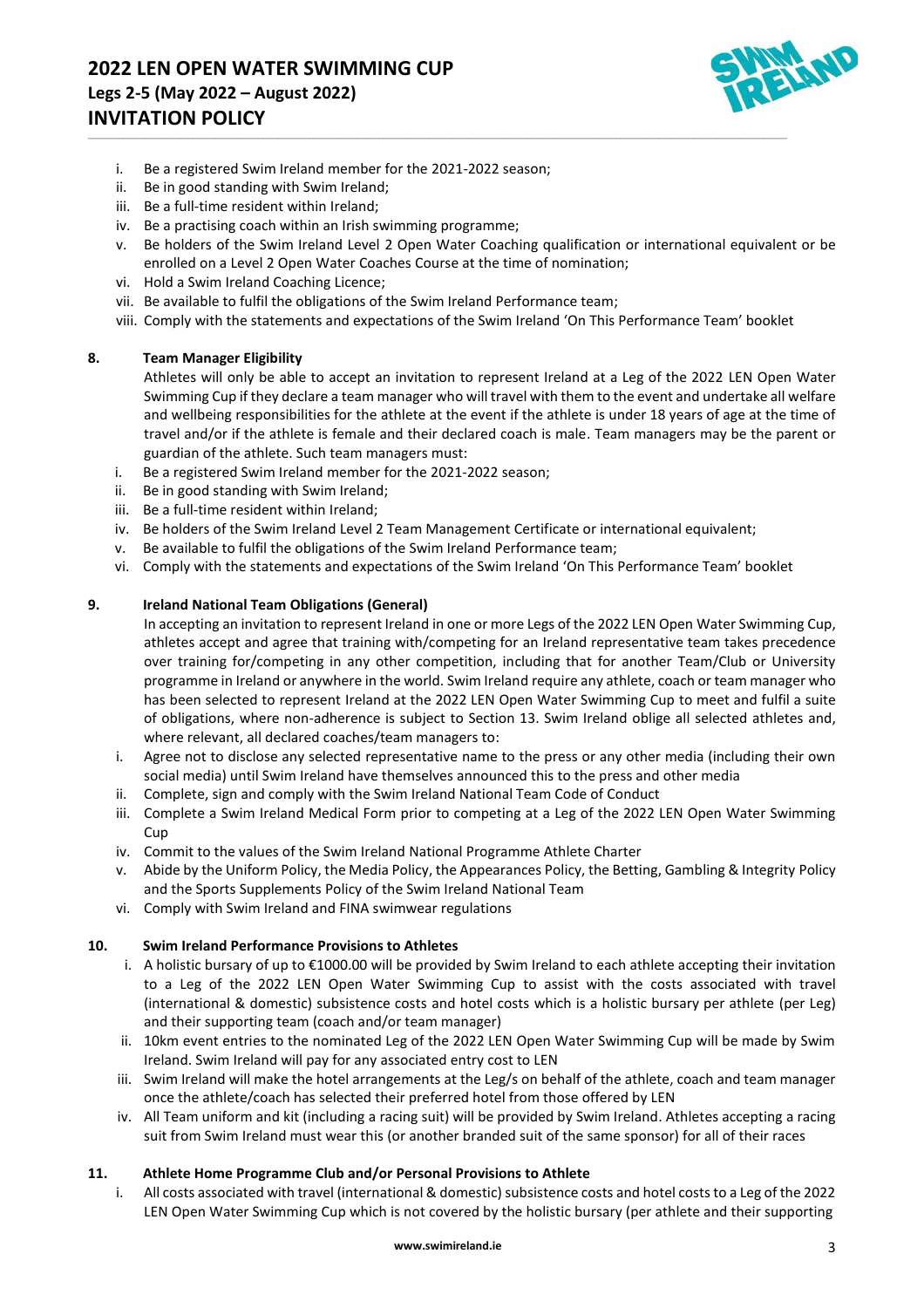

team of a coach and/or a team manager) as outlined in Section 10 will be met by the athlete's home programme club or by the athlete

\_\_\_\_\_\_\_\_\_\_\_\_\_\_\_\_\_\_\_\_\_\_\_\_\_\_\_\_\_\_\_\_\_\_\_\_\_\_\_\_\_\_\_\_\_\_\_\_\_\_\_\_\_\_\_\_\_\_\_\_\_\_\_\_\_\_\_\_\_\_\_\_\_\_\_\_\_\_\_\_\_\_\_\_\_\_\_\_\_\_\_\_\_\_\_\_\_\_\_\_\_\_\_\_\_\_\_\_\_\_\_\_\_\_\_\_\_\_\_\_\_\_\_\_\_\_\_\_\_\_\_\_\_\_\_\_\_\_\_\_\_\_\_\_\_\_\_\_\_\_\_\_\_\_\_\_\_\_\_\_\_\_\_\_\_\_\_\_\_\_\_\_\_\_\_\_\_\_\_\_

## **12. Competitive Readiness**

'Competitive Readiness' means the professional opinion of the National Performance Director following advice, where necessary, from a member/s of the Sport Ireland Institute Medical Team as to the ability of an athlete who has been selected to represent Ireland at a Leg of the 2022 LEN Open Water Swimming Cup to achieve an equal or superior performance in the 10km Open Water event over their performance achieved to qualify for invitation

- i. Athletes who, in the opinion of the National Performance Director do not remain Competitively Ready by reason of lack of fitness, injury, illness, application to training, performance behaviour or other reasons, may be deselected to one or more Legs of the 2022 LEN Open Water Swimming Cup
- ii. Athletes and their home programme coaches shall immediately report any injury, illness, change in training, change in application to training and/or performance behaviour, that could affect their ability to compete at their highest level at the nominated Leg of the 2022 LEN Open Water Swimming Cup to the National Performance Director in writing, via e-mail
- iii. In the case of lack of fitness, injury or illness, it shall be necessary for the National Performance Director to consider recommendations made by a member/s of the Sport Ireland Institute Medical Team
- iv. In the case of application to training, or performance behaviour or other reasons, it shall not be necessary for the National Performance Director to seek recommendations from a member/s of the Sport Ireland Institute Medical Team
- v. In the case of lack of fitness, injury or illness, such athletes may be subject to a 'Proof of Readiness Test' to be determined by the National Performance Director and appropriate a member/s of the Sport Ireland Institute Medical Team. The Proof of Readiness test will consist of a controlled performance such as a competition or an observed test or a time trial
- vi. Athletes who are notified of a Competitive Readiness concern shall not travel to any Ireland representative swimming event until the opinion of the National Performance Director has been communicated to that athlete that the athlete does meet their opinion of Competitive Readiness. If the athlete is at a Leg of the 2022 LEN Open Water Swimming Cup and the opinion is that the athlete is not Competitively Ready, then he or she may be required to return home immediately
- vii. The opinion on Competitive Readiness made by National Performance Director is final

# **13. Withdrawal & Removals**

At any stage an athlete, coach or team manager may withdraw from representing Ireland at a Leg of the 2022 LEN Open Water Swimming Cup but may only do so in extenuating circumstances

- i. An athlete, coach or team manager may be removed from:
- a. Eligibility for nomination, or;
- b. Nomination for invitation, or;
- c. Invitation to represent Ireland for any of the following reasons:
- Behaviour that is inconsistent with the National Team Code of Conduct. A copy of this document is available vi[a performance@swimireland.ie;](mailto:performance@swimireland.ie)
- found to be in violation of any anti-doping policy or procedure as outlined by Swim Ireland, Sport Ireland and/or the World Anti-Doping Agency (WADA);
- unable or unwilling to fully comply with the Ireland National Team Obligations (Section 9)
- decline invitation to or withdraw from a Leg of the 2022 LEN Open Water Swimming Cup
- ii. An athlete may be removed from representing Ireland before or after nomination for invitation or before or after invitation if he/she, in the opinion of the National Performance Director does not have Competitive Readiness (Section 12)

## **14. Unforeseen Circumstances**

i. In the event that this Policy is silent on any matter which arises in the administration or application or interpretation of any invitation process or decision, then the National Selection Panel shall have discretion to determine any issue as they deem fit so long as it is exercised fairly and quickly